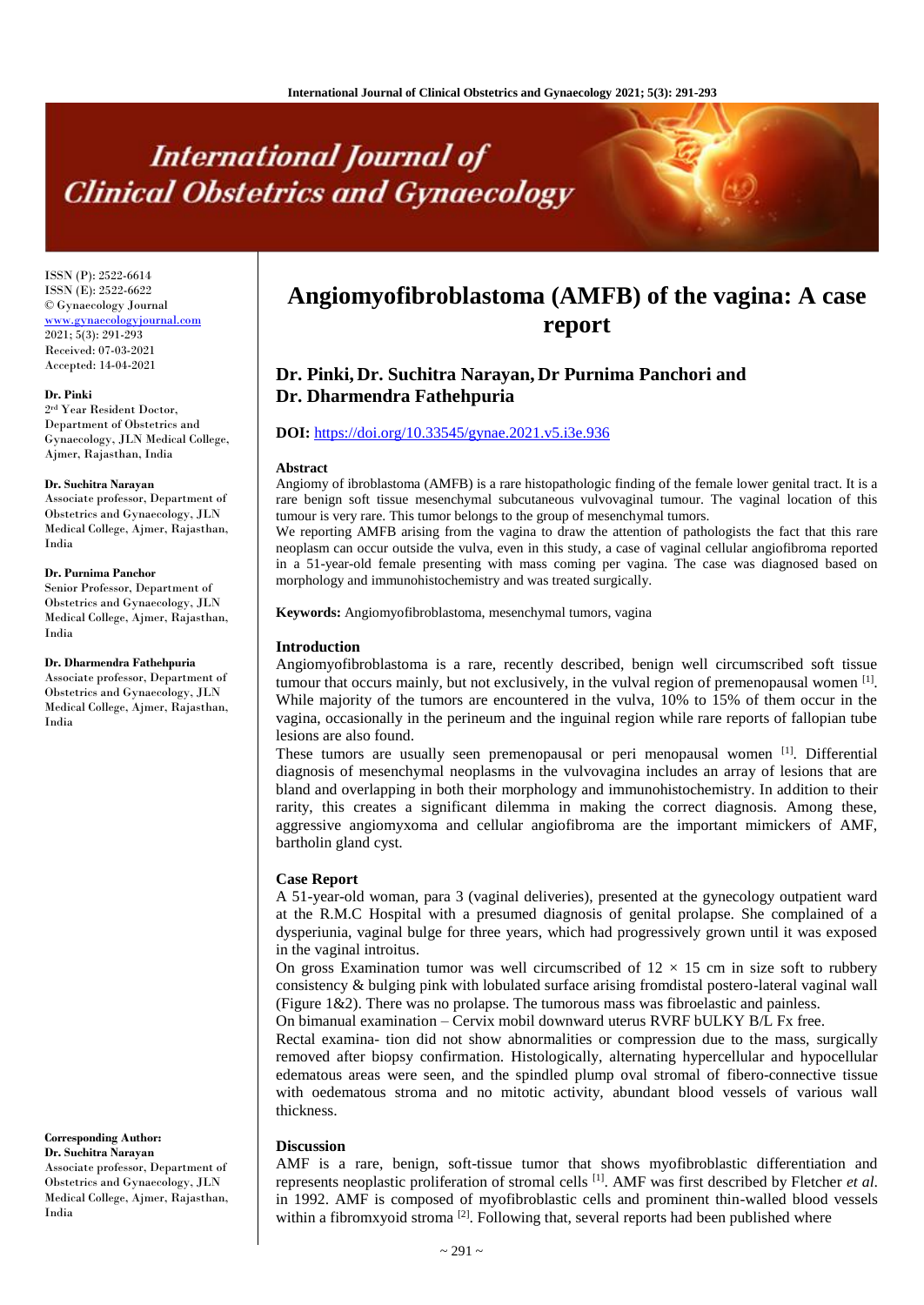Majority was vulvo-vaginal origin  $[3, 4]$ . Its cause and pathogenesis are unknown at present. Since AMF is rare, no statistical data are available about its incidence in the general population. Most cases of AMF are benign, and only one case with sarcomatous transformation has ever been reported. A rare lipomatous variant of AMF with local invasion has also been reported.

In most reports, AMF has occurred in women aged between 20 and 50 years, i.e., during the reproductive years. In our case, the patient is aged 41 years old.

There are very rare reports of AMF occurring in male patients. In most patients, AMF presents as a painless neoplasm located in the superficial regions of the lower female genital tract, such as the vulva and vagina, and are therefore easily detected. Tumors arising in the cervix, uteri, or urethral region sometimes present with obstructive symptoms. Tumors in the pelvis, iliac fossa or peritoneal cavity are extremely rare, and usually grow insidiously and reach a massive size before they are detected. Their greatest dimensions have ranged from 3.8 cm to 25 cm. To our knowledge, only four cases of pelvic AMF have been reported at least so far [5].

Several reports have analyzed the imaging features of AMFs. On perineal ultrasonography, AMFs appear as a soft-tissue mass with inhomogeneous mixed echogenicity, which corresponds to the cellular inhomogeneity found on histopathological examination.

Therefore, the ultrasonographic characteristics of AMFs may help to differentiate them from other mesenchymal neoplasms. On CT imaging, AMFs most likely show moderate-to-strong enhancement, which may reflect the prominent vascularity of these tumors.

Immunohistochemistry showed that the tumor expressed estrogen and progesterone receptors, which suggests that it might have originated as a neoplastic proliferation of hormonally responsive mesenchymal cells. In our case, we report a case of vaginal AMF. It was firm, pearly white in color. Characteristic histological features of angiomyofibroblastoma were appreciated. Immunohistochemical staining showed strong positivity of the stromal cells for desmin and vimentin. There was no staining of stromal cells for actin and S 100 protein. The blood vessels were well-highlighted by staining with SMA. Diffuse strong positivity of stromal cells for ER and PR receptors was noted.

Because of their location, AMFBs could be mistaken for bartholin cysts or lower genital tract lipomas, causing delays in diagnosis and treatment [6].

Differential diagnosis of the vulvar mass includes other benign tumors such as cellular angiofibroma, fibroepithelial stromal polyp, or superficial angiomyxoma. These benign mesenchymal tumors are mostly found at vulvovaginal area and organize a distinctive disease entity [7].

Aggressive angiomyxoma (AAM) is most likely to be confused with AMF because it shares many features with AMF including age at presentation, location, clinical manifestations, and pathological entities. However, AAM presents as a malignant, locally infiltrative, non-metastasizing stromal neoplasm with a strong tendency to recur. On microscopic examination, AMFs generally show much higher cellularity, more numerous blood vessels and more frequent plump or short spindle-shaped cells (Figure 3) in contrast, AAM cells are sparsely and diffusely distributed, without the characteristics of alternating density and aggregation around small blood vessels [4]. AAMs show more distinctive myxoid degeneration than AMFs. AMFs are characterized by the expression of vimentin, desmin and CD34, suggesting an undifferentiated mesenchymal tumor with preferential myofibroblastic differentiation. Desmin expression was previously thought to be specific for AMFs, but positive expression of desmin has been found in some cases of AAMs. Most AAMs are also positive for estrogen and progesterone receptors [8]. Hence, desmin, estrogen receptor and progesterone receptor are no longer considered reliable markers for distinguishing AAMs from AMFs. After surgical treatment, 30% of AAMs have been found to relapse within 2 years  $[9, 10]$ .

Since the morphology and IHC markers of AMF are similar to those of AAM, differentiation between these two tumors is largely based on the appearance of the tumor margins (AMFs AMFB's treatment is always simple excision. It is curable with surgical simple excision and no recurrence in the follow-up  $[11]$ , which confirms the benign nature of AMF. AMF shows no propensity for infiltrative growth [12].



**Fig 1:** On gross Examination tumor was well circumscribed of  $12 \times 15$ cm in size soft to rubbery consistency & bulging pink with lobulated surface arising fromdistal postero-lateral vaginal wall



**Fig 2:** On gross Examination tumor was well circumscribed of  $12 \times 15$  cm in size soft to rubbery consistency & bulging pink with lobulated surface arising fromdistal postero-lateral vaginal wall